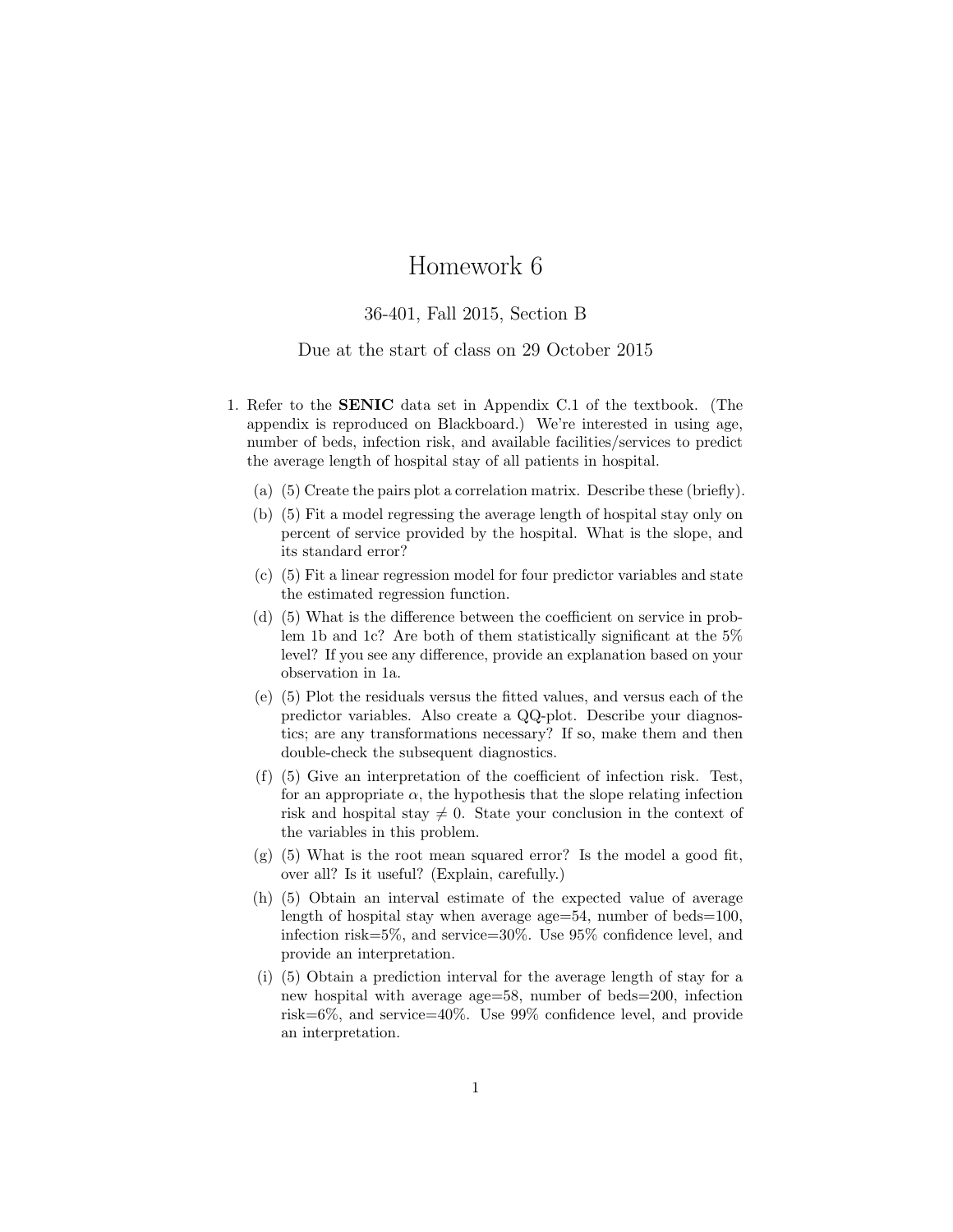- 2. Refer to the birthwt data set from the MASS library (library(MASS); help(birthwt)).
	- (a) (5) Fit a model predicting birth weight using mother's age, mother's weight, smoking status, self-reported race, and number of previous premature labors. For race, use Caucasian as the reference group. Include your summary output from R. Interpret your model's coefficients for self-reported race and being a smoker.
	- (b) Re-design the model to find the coefficient of non-Caucasian vs. Caucasian.
		- i. (5) Report and interpret the point estimate of this coefficient.
		- ii. (5) Describe what effects this change had on the rest of your model (estimates, std errors, p-values). Which variables were affected? Which weren't?
	- (c) (5) Someone suggests reducing the terms in the model (to increase stability) by using self-reported race as an ordered categorical variable. Good idea? Why/why not?
	- (d) There are only a few unique values for number of previous premature labors; we might be better off treating this variable as categorical.
		- i. (5) Keeping race as non-Caucasian vs. Caucasian, re-design the model such that each number of labors is a categorical variable, with zero labors as the reference. Interpret all adjusted effects associated with the number of premature labors. Given these effects, would you keep number of previous premature labors as an ordered categorical/continuous variable? Why/why not?
		- ii. (5) Re-design your model to find the adjusted effects of 1 labor vs. 0 labors and  $> 1$  labor vs. 0 labors. Interpret your effects. How have they changed?
		- iii. (5) Re-design your model to find the adjusted effect of  $> 0$  labors vs. 0 labors. Interpret your effect. How have things changed?
		- iv. (5) Given your results in i, ii, iii), what would be your final decision about modeling the number of premature labors? Give at least one advantage and one disadvantage of your choice.
	- (e) (5) You also have the variable ftv, the number of physician visits during the first trimester, with a similar small number of unique values. Leaving race as non-Caucasian vs. Caucasian and premature labors as  $> 0$  vs. 0, explore different ways to include the number of physician visits in the model. Explain your final choice; present summary output from your final model and give at least one advantage and one disadvantage related to your choice of ftv effects.

RUBRIC  $(10)$ : The text is laid out cleanly, with clear divisions between problems and sub-problems. The writing itself is well-organized, free of grammatical and other mechanical errors, and easy to follow. Questions which ask for a